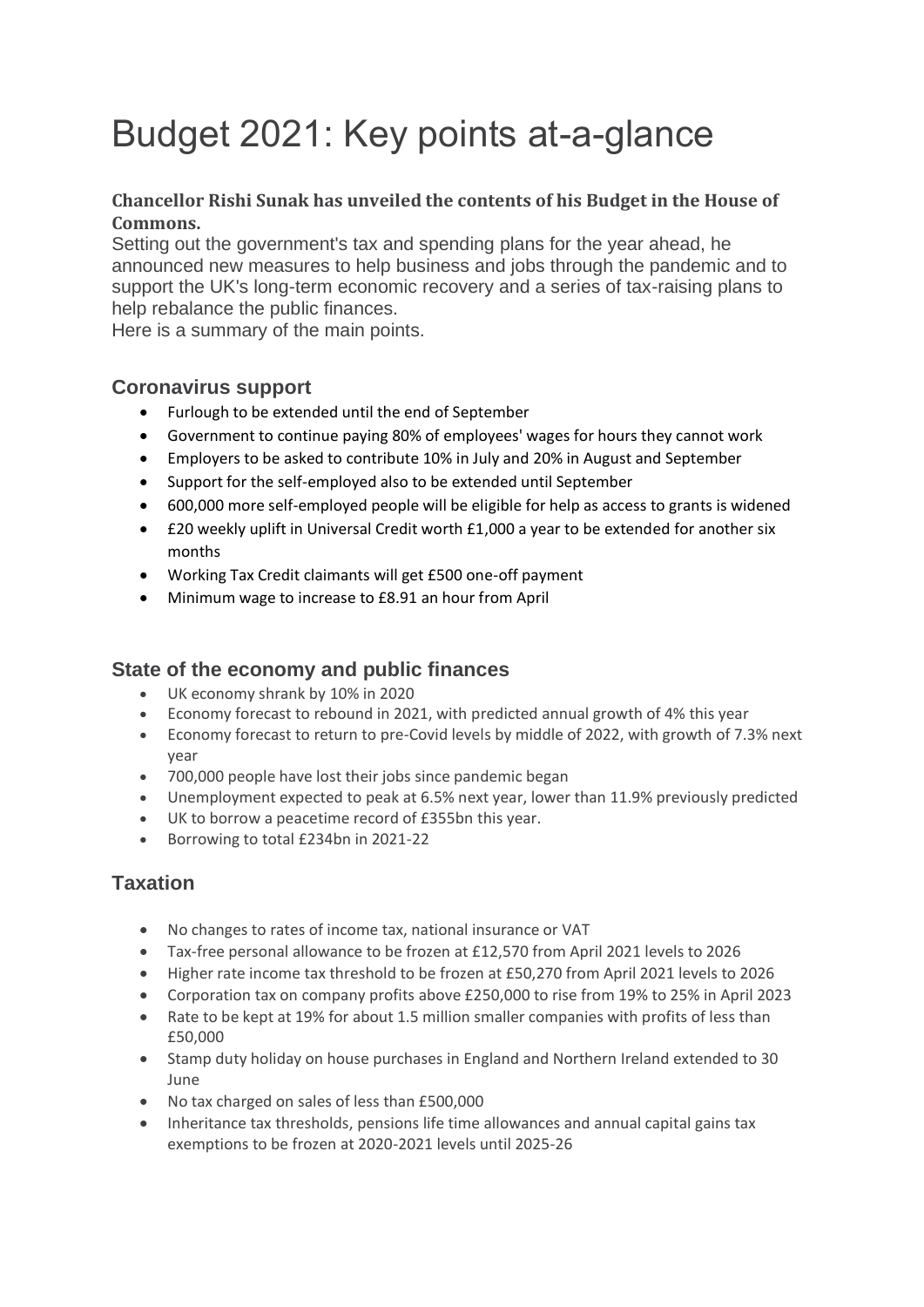# **Health and education**

- £1.65bn to support the UK's vaccination rollout and £50m to boost the UK's vaccine testing capability
- £19m for domestic violence programmes, funding network of respite rooms for homeless women
- £40m of new funding for victims of 1960s Thalidomide scandal and lifetime support guarantee
- £10m to support armed forces veterans with mental health needs

#### **The arts and sport**

- Nearly £400m to help arts venues in England, including museums and galleries, re-open
- £300m recovery package for professional sport and £25m for grassroots football
- £1.2m to help stage delayed Women's Euros football tournament in England in 2022

# **Business, digital and science**

- Tax breaks for firms to "unlock" £20bn worth of business investment
- Firms will be able "deduct" investment costs from tax bills, reducing taxable profits by 130%
- Incentives for firms to take on apprentices to rise to £3,000 and £126m for traineeships
- Lower VAT rate for hospitality firms to be maintained at 5% rate until September
- Interim 12.5% rate will then apply for the following six months
- Business rates holiday for firms in England to continue until June with 75% discount after that
- £5bn in Restart grants for shops and other businesses in England forced to close
- £6,000 per premises for non-essential outlets due to re-open in April and £18,000 for gyms, personal care providers and other hospitality and leisure businesses
- New visa scheme to help start-ups and rapidly growing tech firms source talent from overseas
- Contactless payment limit will rise to £100 later this year

# **Alcohol, tobacco and fuel**

- All alcohol duties to be frozen for second year running
- No extra tax on spirits, wine, cider or beer
- Fuel duty to be frozen for eleventh consecutive year
- Tobacco duties to rise by inflation plus 2%

# **Environment, transport, infrastructure and housing**

- New UK Infrastructure Bank to be set up in Leeds
- It will have £12bn in capital, with aim of funding £40bn worth of public and private projects
- £15bn in green bonds, including for retail investors, to help finance the transition to net zero by 2050